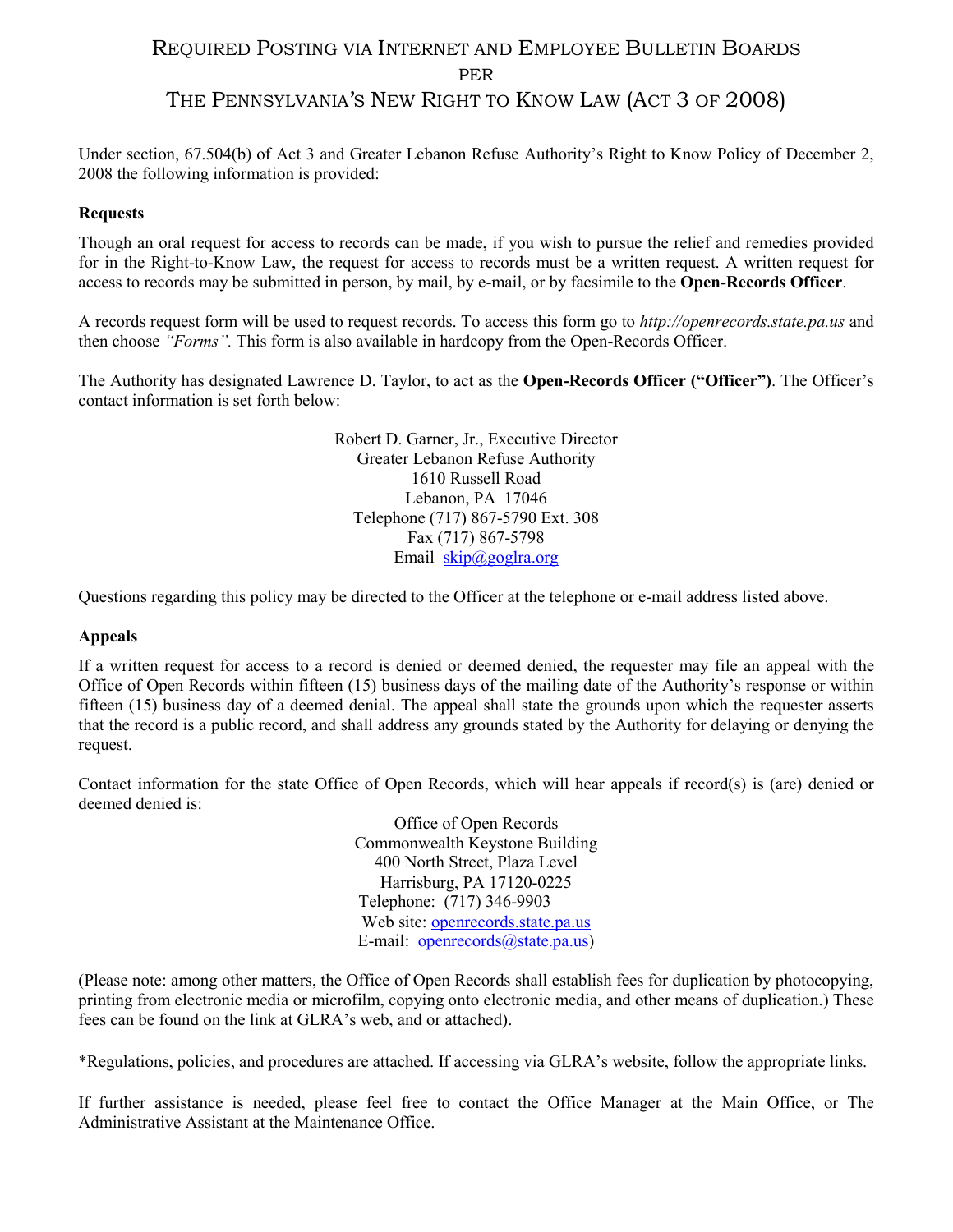## **GREATER LEBANON REFUSE AUTHORITY RIGHT-TO-KNOW POLICY FOR PUBLIC RECORDS**

#### **I. Introduction**

The Greater Lebanon Refuse Authority ("Authority") is a body corporate and politic, duly organized under the laws of the Commonwealth of Pennsylvania, under the former Municipality Authorities Act of 1945, repealed by Act 2001, June 19, P.L. 287, No. 22, § 3, now known as the "Municipality Authorities Act," Act 2001, June 19, P.L. 287, No. 22, § 4, 53 Pa. C.S.A. § 5601 et seq. As such, the Authority is a local agency for purposes of the new Right-to-Know Law.

All local agencies shall provide public records in accordance with the Right-to-Know Law. Therefore, any record in the possession of the Authority shall be presumed to be a public record, except in the following circumstances:

- (a) The record is exempt under section 708 of the Right-to-Know Law;
- (b) The record is protected by the attorney-work product doctrine, the attorney-client privilege, or other privilege recognized by the laws of the Commonwealth of Pennsylvania (i.e., statute or case law); or
- (c) The record is exempt from disclosure under any other federal or state law or regulation, or judicial order or decree.

Records are broadly defined under the Right-to-Know Law. The term includes a document, paper, letter, map, book, tape, photograph, film or sound recording, information stored or maintained electronically, and a dataprocessed or image-processed document.

Requests for public records can be made by any person or who is a legal resident of the United States, including resident aliens. Requests to the Authority can also be made by other local agencies, Commonwealth agencies (e.g., The Department of the Auditor General or the Treasury Department), judicial agencies (i.e., the courts), or legislative agencies (e.g., the Senate and House of Representatives).

## **II. Access and Procedure**

Requesters may make oral requests for access to records. However, if the requester wishes to pursue the relief and remedies provided for in the Right-to-Know Law, the request for access to records must be a written request. A written request for access to records may be submitted in person, by mail, by e-mail, or by facsimile.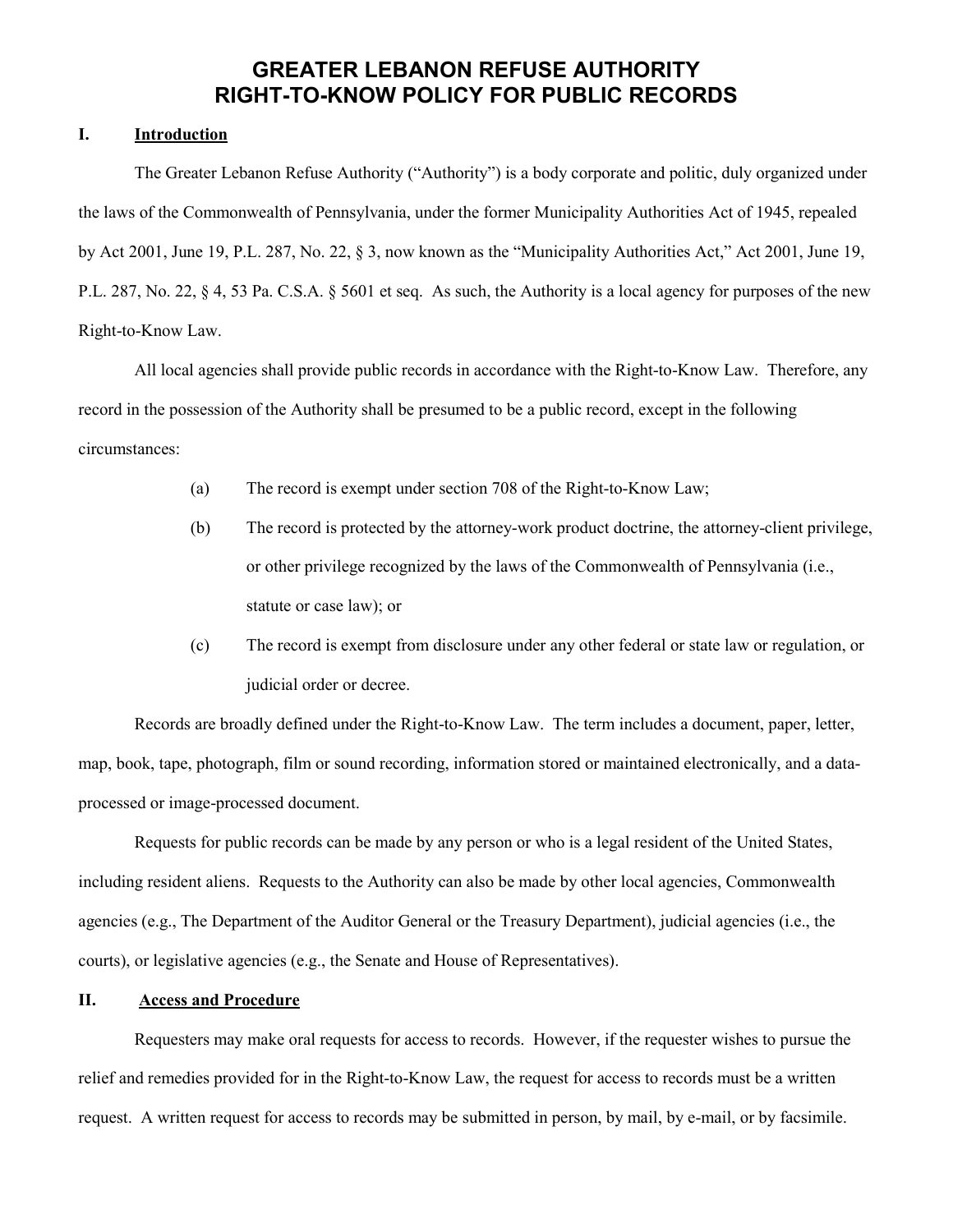The Authority has designated Robert D. Garner, Jr. to act as the Open-Records Officer ("Officer"). The Officer's contact information is set forth below:

> Robert D. Garner, Jr. Executive Director Greater Lebanon Refuse Authority 1610 Russell Road Lebanon, PA 17046 Telephone: (717) 867-5790 Ext. 308 Fax: (717) 867-5798 Email: [skip@goglra.org](mailto:skip@goglra.org)

Questions regarding this policy may be directed to the Officer at the telephone or e-mail address listed above.

All written requests must be addressed to the Officer. In the event that a written request for records is addressed to an Authority employee other than the Officer, the Authority employee is hereby directed to promptly forward such requests to the Officer.

Written requests should identify or describe the record sought with sufficient specificity to enable the Authority to ascertain which records are being requested. Unless otherwise required by law, a written request need not include any explanation of the requester's reason for requesting the records or the intended use of such records. A form which may be used to file a request is posted on the Authority's internet website at [www.goglra.org.](http://www.goglra.org/) The Authority shall assign a tracking number to each filed form so as to track the Authority's progress in responding to requests under the new Right-to-Know Law.

Prior to granting a request for access in accordance with the Right-to-Know Law, the Authority may require a requester to prepay an estimate of the fees authorized by law if the fees required to fulfill the request are expected to exceed \$100.00. The fees must be reasonable and based on prevailing fees for comparable duplication services provided by local business entities. Except as otherwise provided by statute, no other fees may be imposed unless the agency necessarily incurs costs for complying with the request, and such fees must be reasonable.

In all circumstances, the requester must agree to pay applicable fees authorized by the new Right-to-Know Law, such as (but not limited to) postage (not to exceed actual cost of mailing), duplication and certification. All applicable fees shall be paid before a requester receives access to the record(s) requested.

A record being provided to a requester shall be provided in the medium requested if it exists in that medium; otherwise, it shall be provided in the medium in which it exists. In other words, the Authority shall not be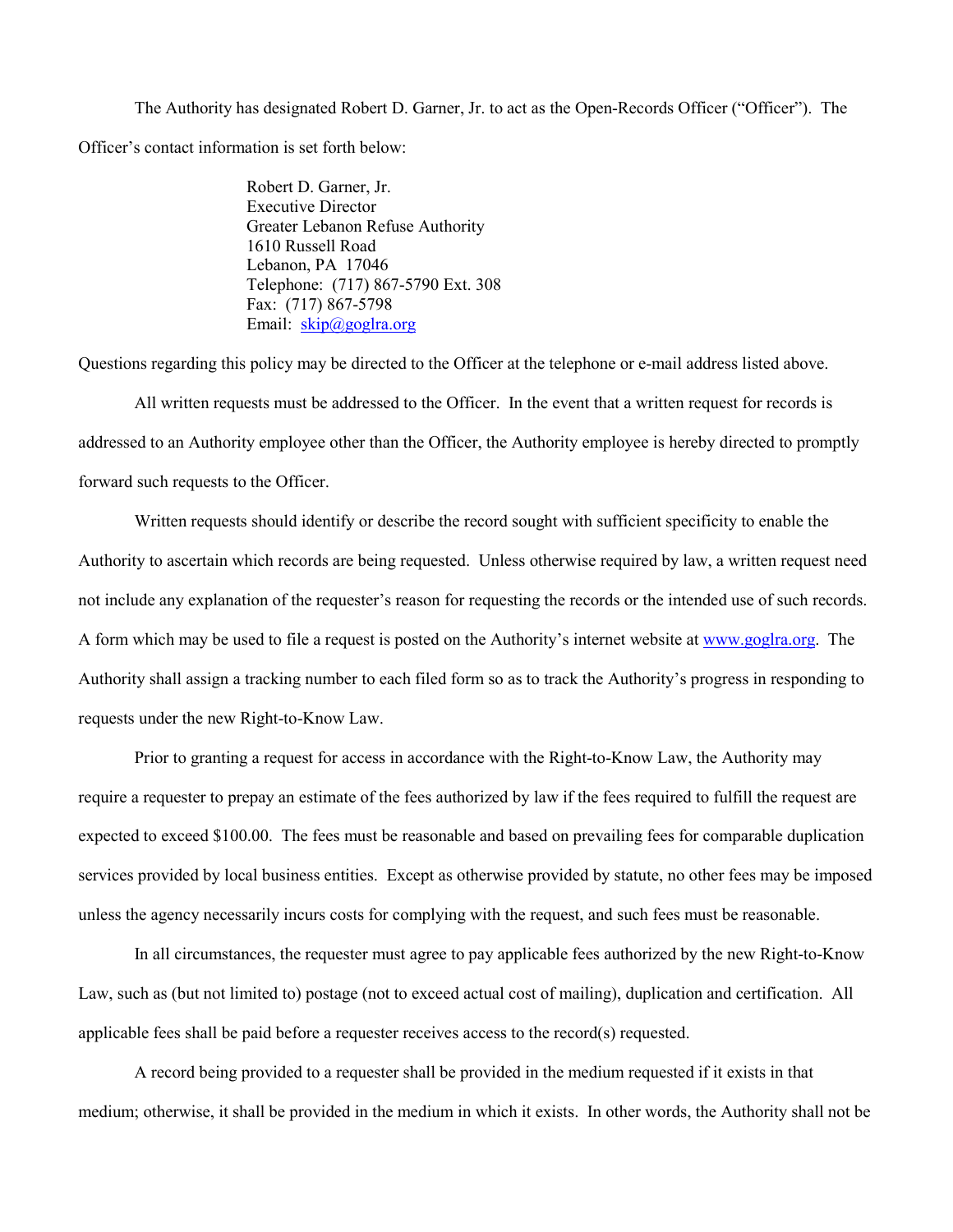required to create a record which does not currently exist or to otherwise compile, maintain, format or organize a record in a manner in which it does not currently compile, maintain, format or organize such record. The Authority may impose reasonable fees for official certification of copies if the certification is at the behest of the requester and for the purpose of legally verifying the public record.

Upon receipt of a written request for a public record, the Officer shall do the following:

- (a) Note the date of the receipt on the written request;
- (b) Compute the day on which the five-day period (see discussion of response, below) will expire, and make a notation of that date on the written request; and
- **(c)** Create a file for the retention of the original request, a copy of the response, a record of written communications with the requester, and a copy of other communications.

#### **III. Authority's Response**

Upon receipt of a written request for access to a record, the Authority shall make a good faith effort to determine if the record requested is a public record and whether the Authority has possession, custody or control of the identified record. When doing so, the Authority will respond as promptly as possible under the circumstances existing at the time of the request. Under the Right-to-Know Law, the Authority must send a response within five (5) business days of receipt of the written request for access, or else the written request shall be deemed denied. For purposes of this policy, a business day is any Monday, Tuesday, Wednesday, Thursday or Friday, except those days when the Authority's office is closed for all or part of a day due to a holiday, namely: [identify each holiday recognized as a paid holiday in the Authority employee handbook.]

Upon receipt of a written request for access, the Officer shall determine if one of the following applies:

- (a) The request for access requires redaction of a record in accordance with the Right-to-Know Law;
- (b) The request for access requires the retrieval of a record stored in a remote location;
- (c) A timely response to the request for access can not be accomplished due to bona fide and specified staffing limitations;
- (d) A legal review is necessary to determine whether the record is a record subject to access under the Right-to-Know Law;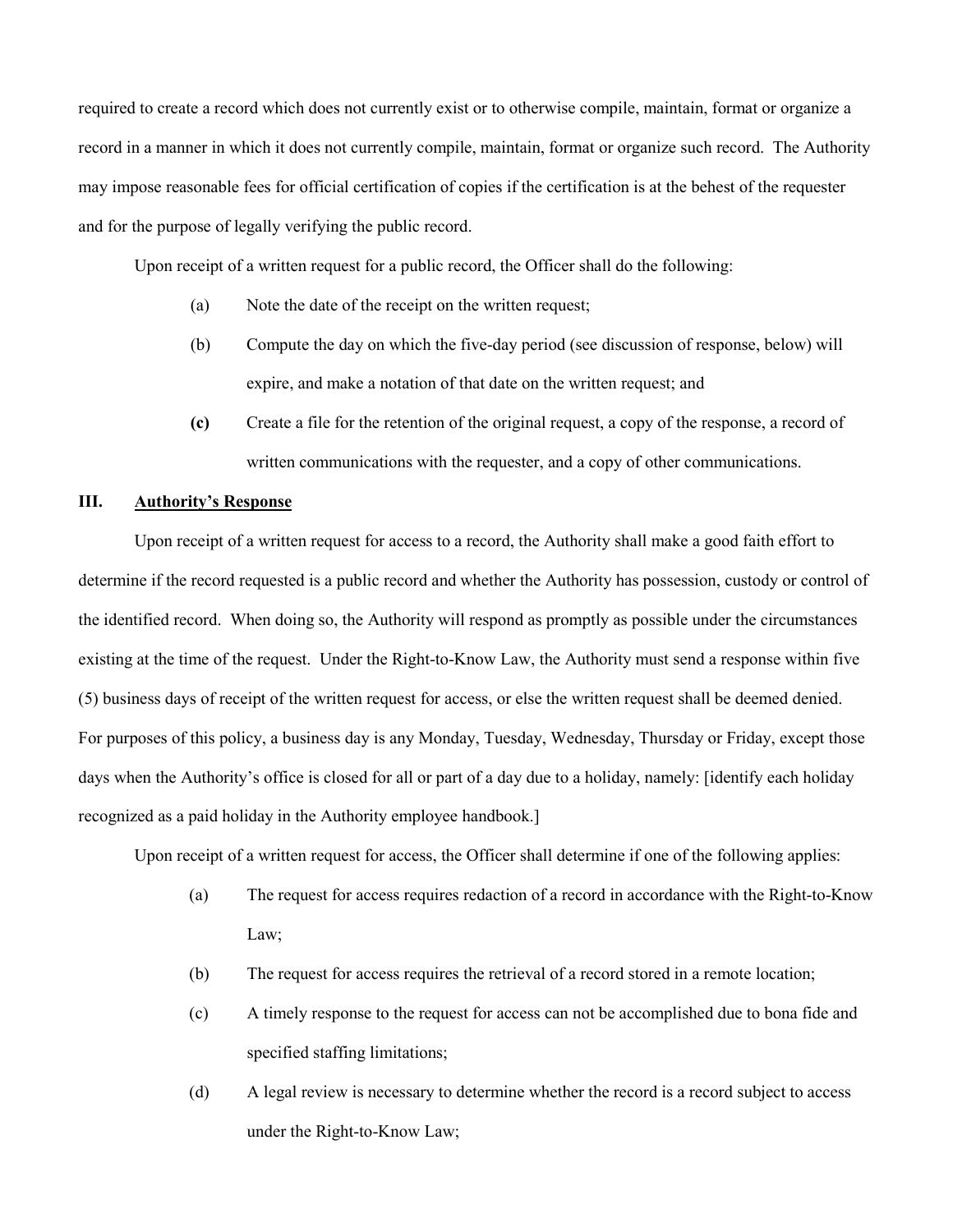- (e) The requester has not complied with the Authority's policies regarding access to records;
- (f) The requester refuses to pay applicable fees authorized by the Right-to-Know Law; or
- (g) The extent or nature of the request precludes a response within the required time period of five (5) business days.

Upon a determination that one of the factors listed above applies, the Officer shall send written notice to the requester within five (5) business days of receipt of the request for access. The notice shall include a statement notifying the requester that the request for access is being reviewed, the reason for the review, a reasonable date that a response is expected to be provided, and an estimate of applicable fees owed when the record becomes available. Information which the Authority redacts in accordance with the Right-to-Know Law shall be deemed a denial.

If the date that a response is expected to be provided is in excess of thirty (30) calendar days, following the five (5) business days allowed for above, the request for access shall be deemed denied unless the requester has agreed in writing to an extension to the date specified in the notice. If the requester agrees to the extension, the request shall be deemed denied on the day following the date specified in the notice if the Authority has not provided a response by that date.

For purposes of this policy, the "mailing date" shall be the date affixed to a: (1) response from the Officer to a request, which is to be the date the response is deposited in the U.S. mail; (2) final determination from the Officer, which is to be the date the final determination is deposited in the U.S. mail.

## **IV. Appeal of Authority's Determination**

If a written request for access to a record is denied or deemed denied, the requester may file an appeal with the Office of Open Records within fifteen (15) business days of the mailing date of the Authority's response or within fifteen (15) business day of a deemed denial. The appeal shall state the grounds upon which the requester asserts that the record is a public record, and shall address any grounds stated by the Authority for delaying or denying the request.

The Office of Open Records has established a internet website with information relating to the Right-to-Know Law, including information on fees, advisory opinions and decisions, plus the name and address of all Open-Records Officers in the Commonwealth of Pennsylvania. For information on the Office of Open Records, please